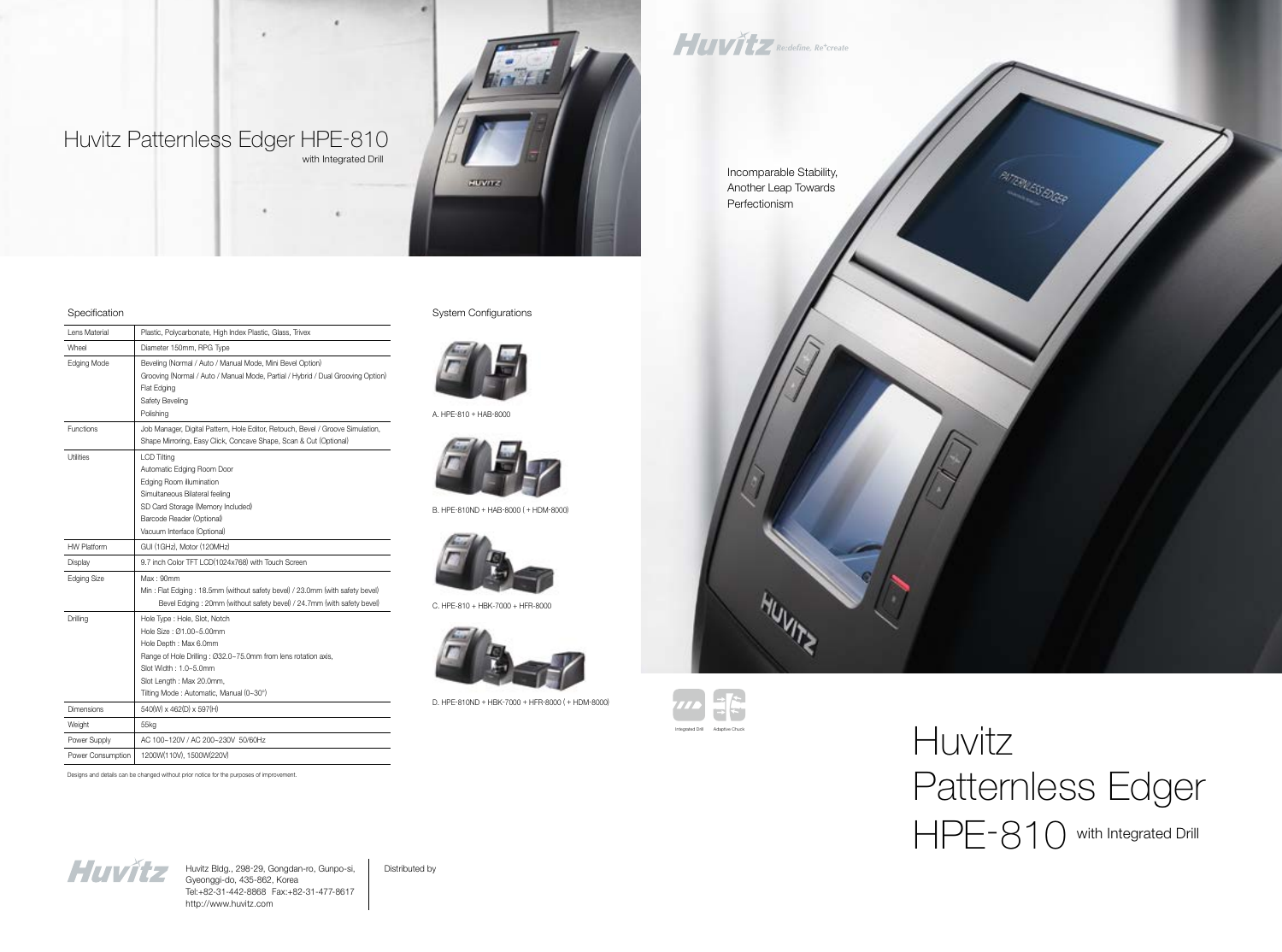

## Change Provides You Beautifully Crafted Perfection. Be a Perfectionism, HPE -810.

Spotlighting at fashionable frames and unique shaped sunglasses magnifies the trouble in your lens edging process. Now HPE -810 comes as your tailor-made hands for realizing your perfection in real world.

The First Step in Processing at "0% " Error

Lens processing perfectionism - you may be well when make good catch. Regardless of the slope of a contact surface, the specially designed clamp grabs a lens securely while it delivers uniform pressure against strong motor torque. HPE-810 minimizes the lens axis twisting and coating & surface damage by adopting the new clamping chuck applying a joint motion mechanism.

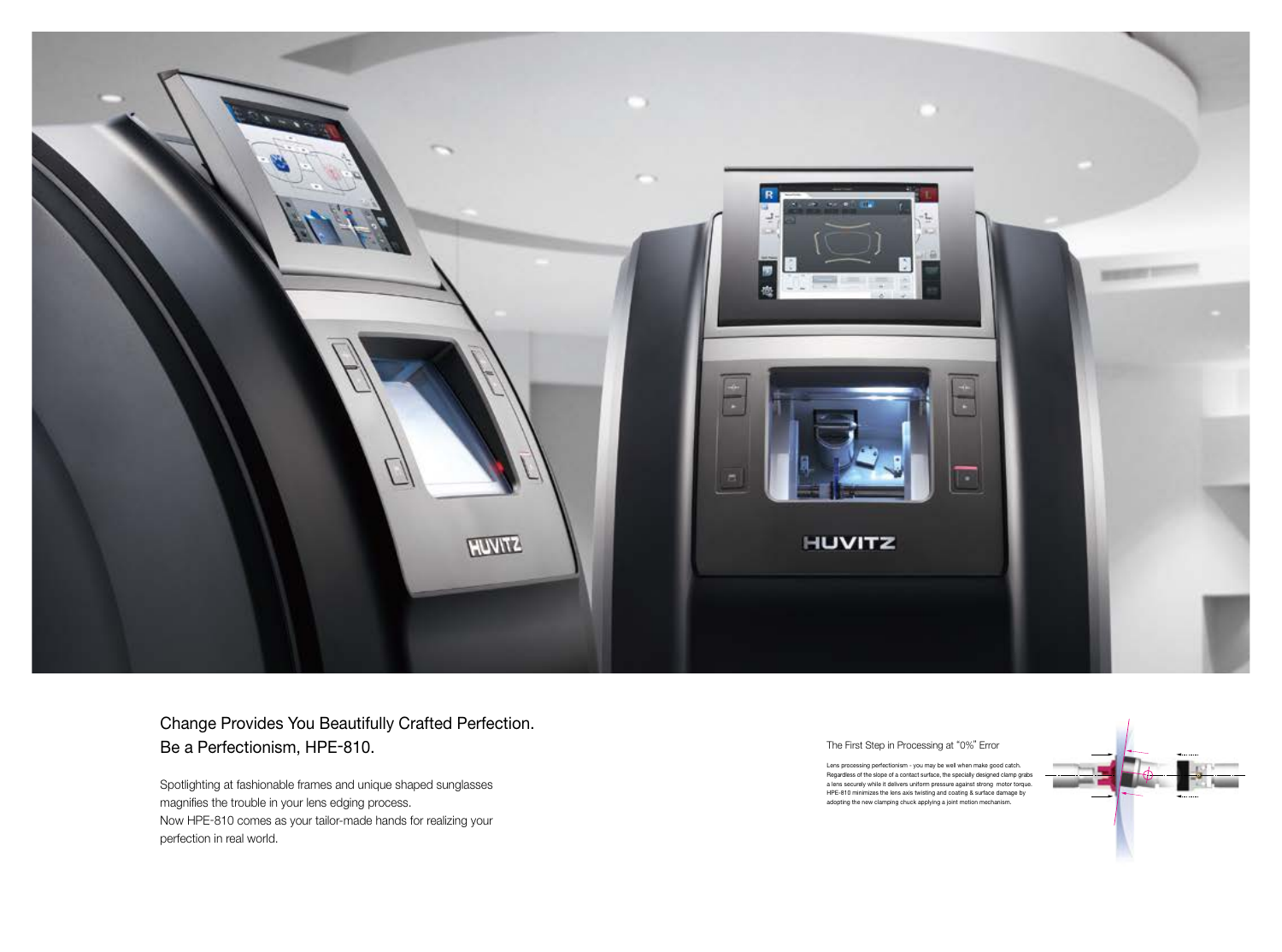

### Excellent Speed and Stability! HPE-810 Opens a New Era!

Save your time and be surprised at result. HPE-810 delivers the full satisfaction to you with speed and delicacy.



#### Auto / Manual 3D Simulation

3D simulation supports easier bevel / groove positioning.

Auto positioning function reads frame and lens curve automatically and concludes the best position of bevel / groove.

Additionally, manual positioning function allows opticians to manually position bevel / groove for the best result.



#### Powerful Drill

High power motor makes HPE-810 more powerful and leads to 40% reduction in processing time from previous model (HPE-7000).

Easy hole editing management and high power motor makes a great synergy effect for rimless



glasses.

#### Design Your Imagination - Scan & Cut (Optional)



As designs of glasses are diversifying, a demand for edger capable of processing all designs becomes is increasing. Scan & Cut function of HPE-810 supports processing all designs without any restrictions. Scan your design and fit it in your frame with HPE-810.